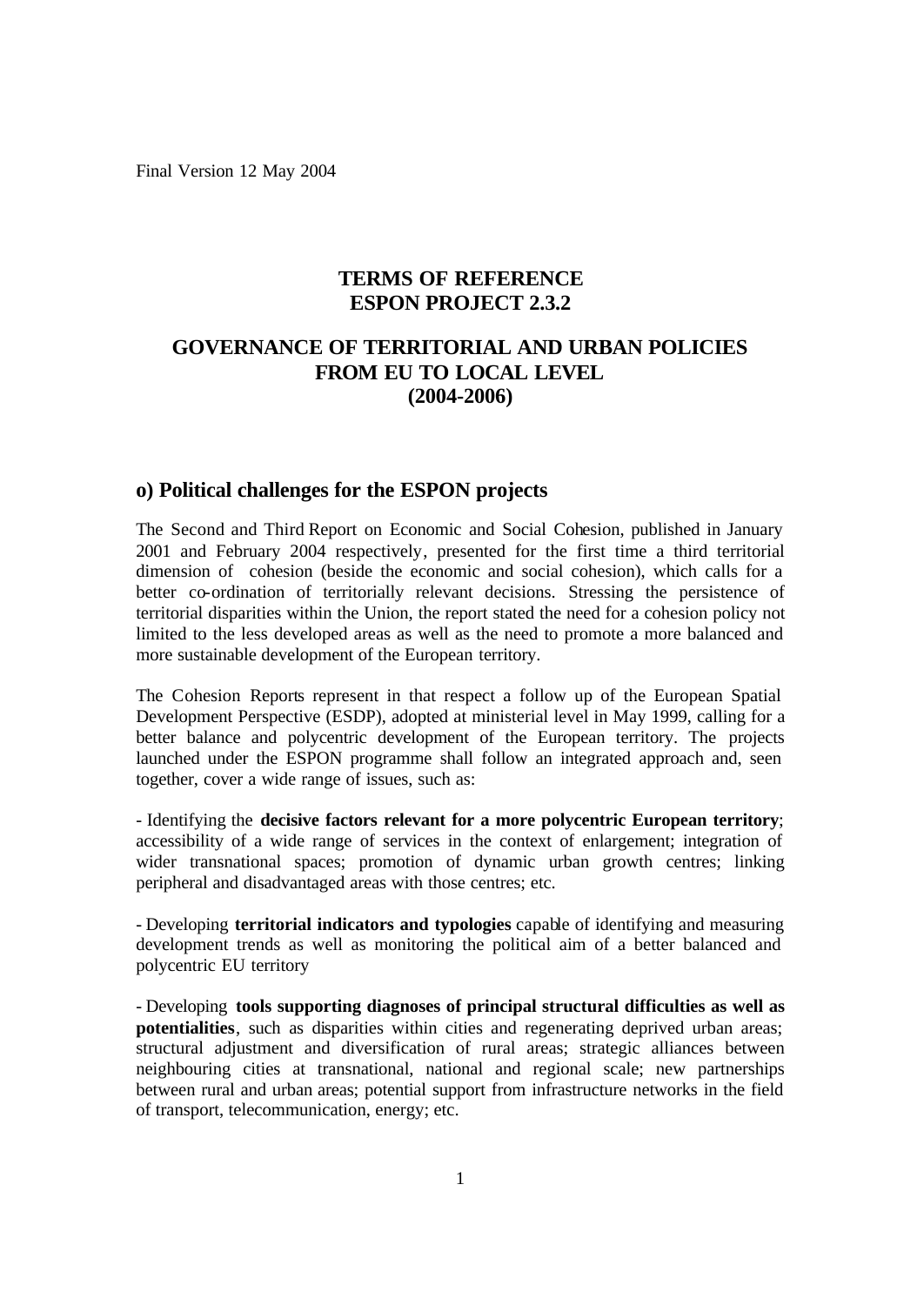- Investigating **territorial impacts of sectoral and structural policies** in order to enhance synergy and well-co-ordinated decisions relevant for territorial development within policy fields such as Structural Funds, agriculture, transport, fisheries, environment, research and development as well as impacts to be taken into account in Integrated Coastal Zone Management activities; developing methods for measuring the territorial impact of sectoral and structural policies; etc.

- Developing **integrated tools in support of a balanced and polycentric territorial**  development; approaches to enhance the potential of cities as drivers of regional development, new tools for integrated urban-rural development and planning, etc.

The Third Report on Economic and Social Cohesion included new scientific knowledge and information from a series of ESPON projects. As such the ESPON programme has met one of its objectives by delivering new scientific knowledge and information on European spatial issues as basis for future policy development at EU-level and within Member States.

With the results of all ESPON projects, the Commission and the Member States expect in particular to have at their disposal: **a diagnosis of the principal territorial trends** at EU scale as well as the difficulties and potentialities within the European territory as a whole: **a cartographic picture of the major territorial disparities** and of their respective intensity; a number of **territorial indicators and typologies assisting a setting of European priorities** for a balanced and polycentric enlarged European territory; some **integrated tools and appropriate instruments** (databases, indicators, methodologies for territorial impact analysis and systematic spatial analyses) to improve the spatial coordination of sector policies.

In this respect, the ESPON projects will serve as a strong scientific basis for the propositions of the Commission in view of the reform of post-2007 Structural Funds.

### **i) Relation to the ESPON 2006 Programme**

The priorities describing the work-programme of the ESPON 2006 Programme are structured in four strands:

1. **Thematic projects** on the major spatial developments on the background of typologies of regions, and the situation of cities.

2. **Policy impact projects** on the spatial impact of Community sector policies and Member States' spatial development policy on types of regions with a focus on the institutional inter-linkages between the governmental levels and instrumental dimension of policies

3. **Co-ordinating and territorial cross-thematic projects** represent a key component of the programme. These projects evaluate the results of the other projects towards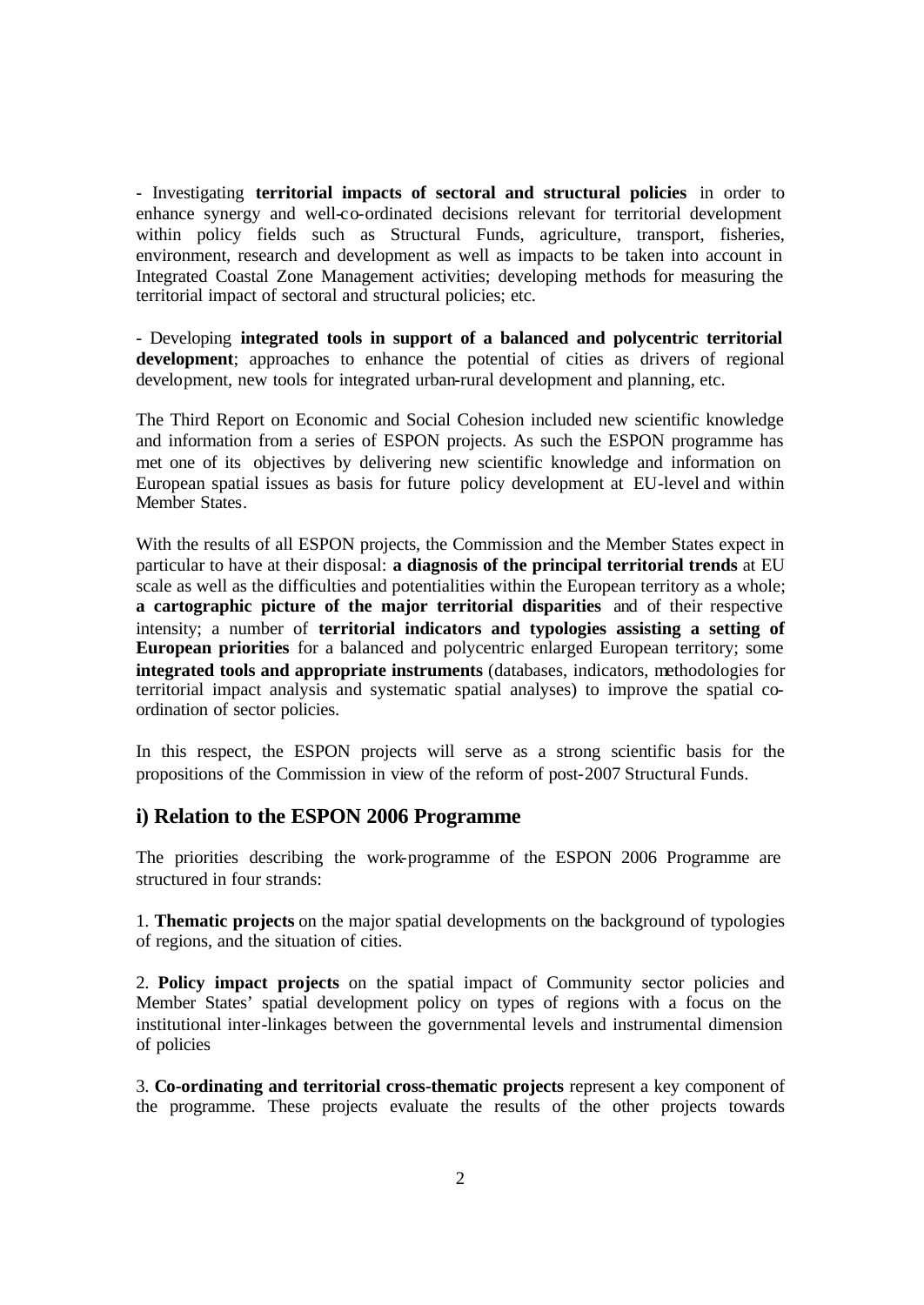integrated results such as indicator systems and data, typologies of territories, spatial development scenarios. The cross section projects help to thematically co-ordinate the whole programme and add value to the results and to fill gaps, which are unavoidable when different themes are dealt with in different projects.

4. **Scientific briefing and networking** in order to explore the synergies between the national and EU source for research and research capacities.

Project 2.3.2 belongs to the second strand of projects and holds an important position in the definition and elaboration of a common ground for investigating the institutional and instrumental aspects of implementation of territorial and urban policies in Europe. A number of other projects of the ESPON programme are ongoing and a strong coordination will be required with these projects in order to reach consistent projects results within the ESPON programme. The necessary networking and cooperation would in particular involve the other project under strand 2 on methodological aspects of the territorial impact analysis, e.g. projects on ESDP and impact of Structural Funds. In addition, close contact with the relevant thematic projects on territorial trends under the first strand is to be foreseen. Finally, close links will be required with the coordinating and cross-thematic projects under priority three building on a scientific coherence in the ESPON programme as well as with the Co-ordination Unit.

# **iii) Thematic scope and context**

The traditional so-called sectoral approach was used for a long time for territorial development. This traditional sectoral approach means that a relatively top-down, hierarchical approach is conducted in which general policies, discarding specific characteristics of spatial areas, are formulated. Consequently, these policies were and are not able to identify the development potential of a territorial unit, determine in an integrated way the needs of this unit, and distinguish which, for instance, infrastructures, should be developed to support and facilitate the fulfilment of this potential. It furthermore does not provide sufficient possibilities, due to its top-down approach, to correlate needs to demands, which is however a fundamental phase of the initiation of sustainable territorial development policies.

Furthermore, political authority and powers have become increasingly dispersed and fragmented in the EU over recent decades. Simultaneously, there has been administrative decentralisation and a strengthening of local and regional democracy in a number of Member States, acceding and candidate countries, leading to a complex division of powers and competences between different levels of decision-making, at transnational, National and sub-national levels.

Within this context, the widely accepted view that decision-making and policy implementation processes in the Union should be organised hierarchically, following a top-down sectoral approach, is in many places being revised, to obtain an important added value in terms of integration, compatibility, convergence, and therefore efficiency of actions with an impact on the European territory.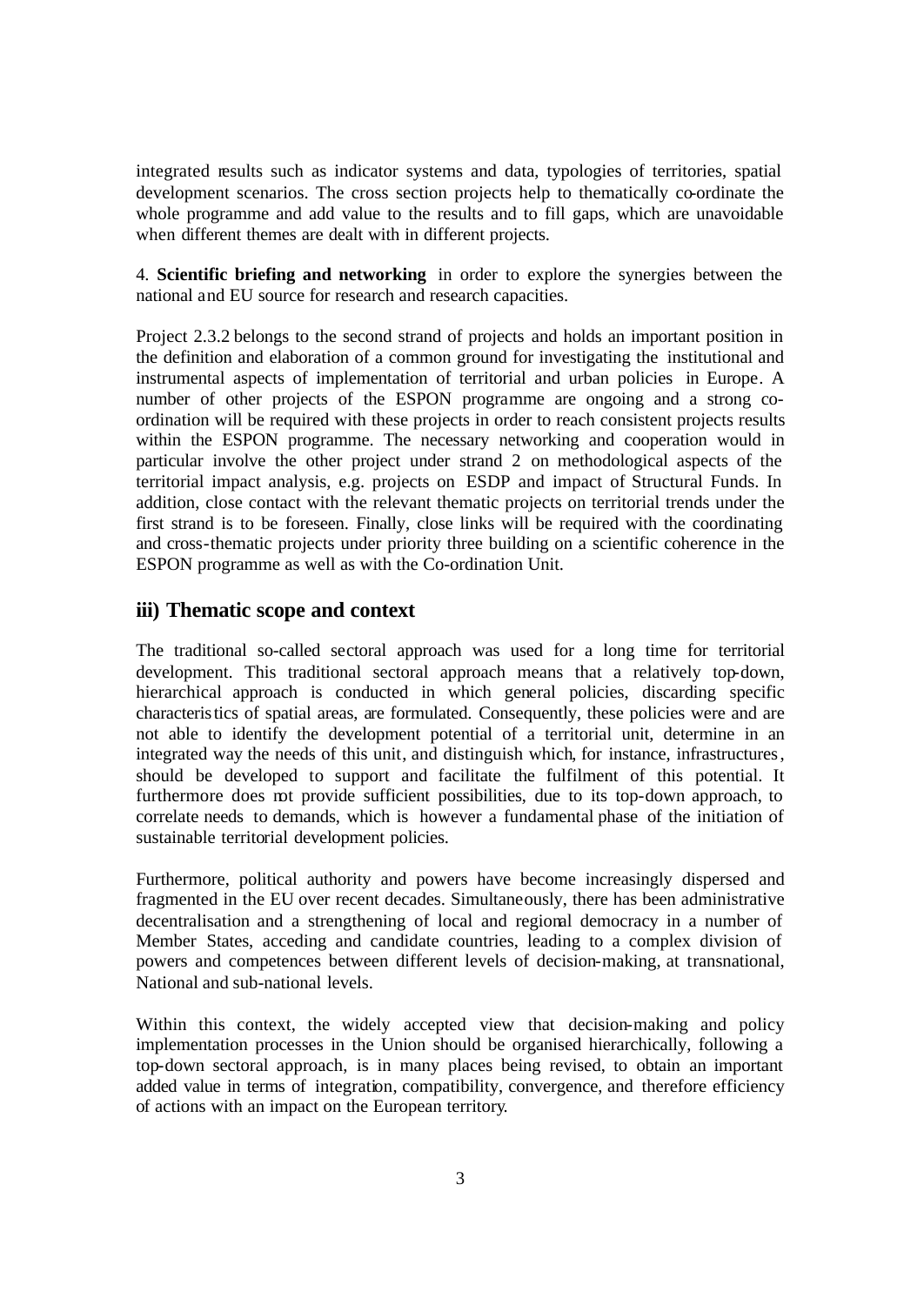The coordination process (multilateral monitoring of employment) established under the European Employment Strategy, and brought into effect following the Luxembourg Council in 1997, was one of the first significant steps in that direction, although restricted to a specific policy field.

The Lisbon Summit marked a turning point in the formal recognition of a general need of new forms of policy coordination and cooperation, by supporting "*a fully decentralised approach [to be] applied in line with the principle of subsidiarity, in which the Union, the Member States, the regional and local levels, as well as the social partners and civil society will be actively involved, using variable forms of partnerships* " 1 .

Furthermore, the integrated and cross-sectoral approach described in and promoted by the  $ESDP<sup>2</sup>$ , is now widely used in spatial development strategies and planning (which in many situations include consultation and public participation). It is a main input for considerations on governance in relation to territorial and urban policies.

In view of this identified shift to a more space-based paradigm and integrated approach, it is probably nowadays the only governance solution capable to adequately face this paradigm:

- By improving coordination, communication and cooperation between the relevant institutions at different territorial levels (vertical partnerships, multi-level governance), and between a wide range of actors coming both from public and private sector, as well as civil society (horizontal partnerships)<sup>3</sup>.
- By enabling different circumstances, potentials and problems, of each territory to be taken into account and the tuning of policy mix to be adjusted according to the specific needs of those varying circumstances.
- Therefore, by setting up "more integrated policy packages", encompassing a spatial dimension.

Should EU policy move further towards this integrated perspective for spatial development, as recommended in the ESDP, the web of spatially relevant policy delivery and implementation mechanisms, in particular considering the authorities responsible for regional and local economic development and infrastructures in all countries, need therefore to be better understood and coordinated.

Consequently, though research examining the delivery of sectoral policies is already available, it must be evaluated against the monitoring potentials for improved spatially oriented policy.

<sup>&</sup>lt;sup>1</sup> Presidency Conclusion, Lisbon European Council, 23 and 24 March 2000, point 38.

<sup>&</sup>lt;sup>2</sup> See ESDP, chapter 4 on "Application"

<sup>&</sup>lt;sup>3</sup> On vertical and horizontal cooperation, as defined in the in the ESDP: Horizontal cooperation means "cooperation between authorities responsible for spatial development at each respective level", Vertical cooperation means "between actors at the Community level and the transnational, regional, local levels".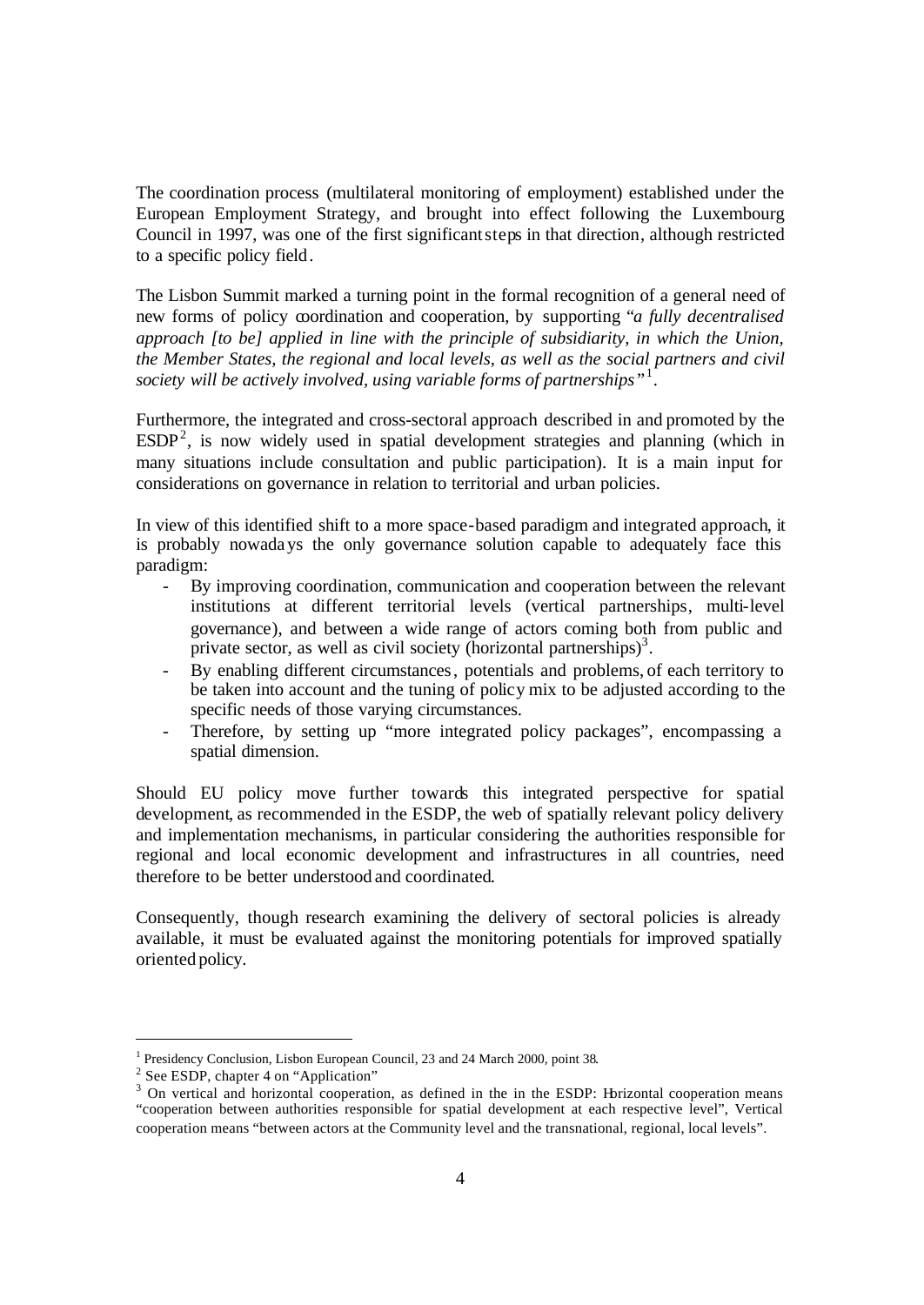The "EU Compendium of Spatial Planning Systems and Policies" already revealed the complexity of policy instruments and implementation tools available within the EU, and only focusing on the planning side. Although providing a strong base, the planning compendium itself is becoming outdated.

Comparative research is now needed on how effective different systems are, e.g. considering a policy mix of spatial planning (in different forms implemented by Member States), local government powers and taxation policy in meeting common spatial development strategies and objectives such as a polycentric urban system, balancing urban-rural needs, reviving derelict urban areas, urban regeneration, sustainable management of the natural and cultural assets. In that perspective, an analysis based on a comparative review of the instruments used, and stakeholders involved in various policy areas, should be undertaken to draw some valuable conclusions of practical relevance on governance.

The wide diversity of geographic areas and territorial contexts of cooperation, institutional national and regional systems of the enlarged EU territory, implies that the analysis must be based on a representative selection of various types of territorial areas. In that respect, cities constitute privileged places for the territorial integration of sectoral policies formulated from the EU to the local level. The possible links of these policies, closely connected with the question of urban governance, shall be studied, especially in the light of experiences gained in relation the Community Initiative URBAN.

As well, clusters of neighbouring cities also perform in some territories as a way of improving the economic dynamic of the cities involved and the services of general interest being provided. Most often such urban clusters support a more polycentric territorial structure at national and/or regional level. The models of cooperation chosen in practise involve many aspects of governance, which should be included in the study.

# **iv) General objectives**

- Elaboration of a research framework which allows to comprehensively investigate the issue of governance, through:
	- a theoretical work on definitions and official (binding or non-binding) references on various forms of governance (Treaties, laws, regulations, declarations, political decisions, White Papers…e.g.: the Commissions White Paper on European governance, Open Method of Coordination, Broad Economic Policy Guidelines-BEPG, European Employment Strategy ….)
	- a wide analysis of vertical and horizontal cooperation and coordination practices and tools (formal and informal, legal and non statutory) existing in decision-making and implementation processes of territorially oriented policies.
	- Concrete examples of governance processes, through case studies, illustrating both best practices, potentials (e.g. the added-value brought by "a culture of cooperation"), and also the limits of these processes of governance, in the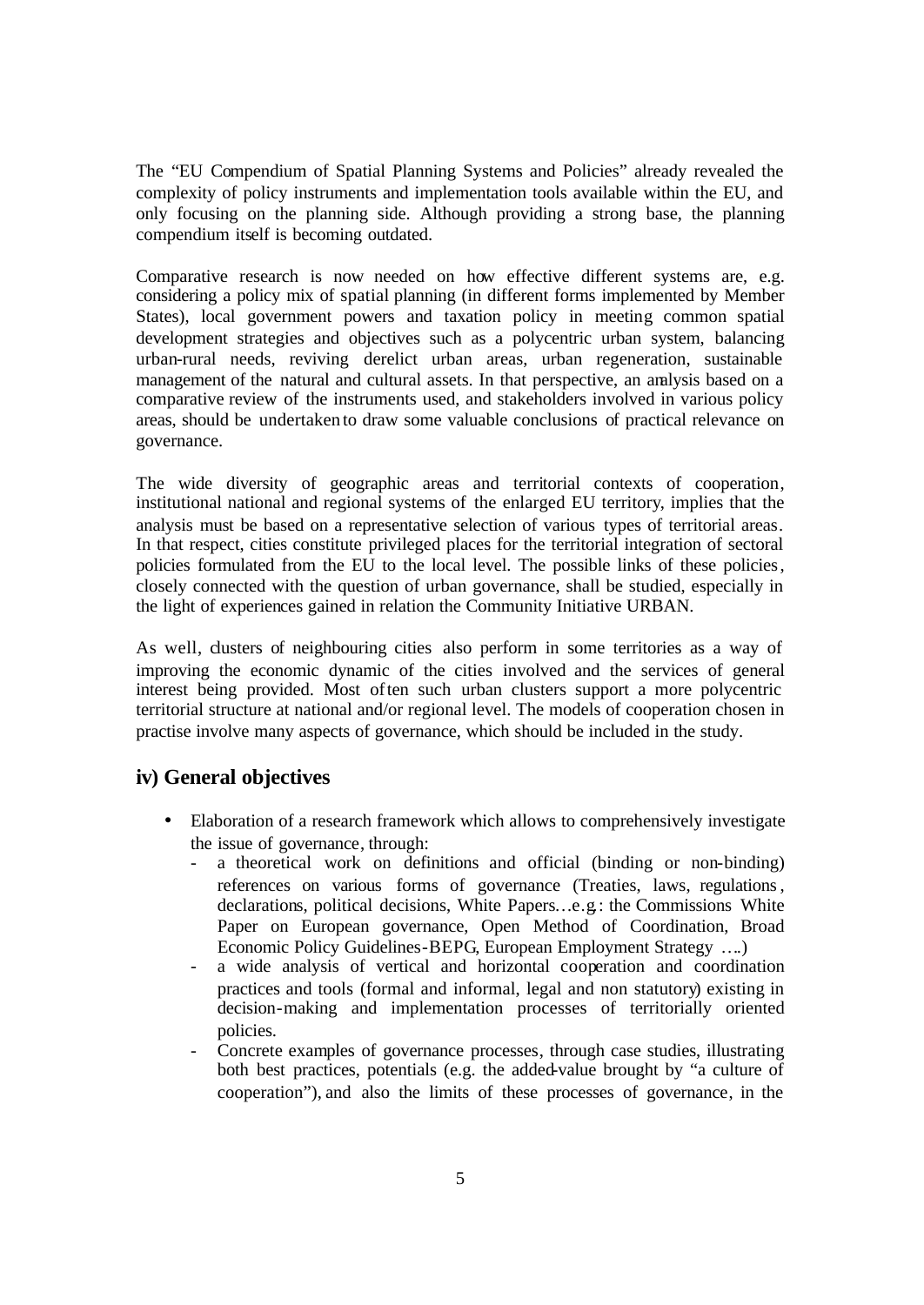management of territorial development polices (e.g. limits: "Not In My Backyard-NIMBY" phenomenon).

- Definition of a set of indicators related to specific factors that characterise successful governance among the Member states when developing and implementing territorial and urban policies.
- Preparation of comparable case studies illustrating governance at/between different territorial levels, integration of policies mechanisms, regarding wide common territorial issues such as polycentrism, urban clusters, urban sprawl, urban-rural balance, accessibility, sustainability.
- A particular focus on governance at transnational level, highlighting the progressive construction of a "macro-region system" throughout the EU 27+2 territory, built upon a more an more permanent and structured network of national and regional partners, and cooperation mechanisms.
- Conclusions should be drawn towards the identification of success conditions, actor constellations, and best practice examples (cooperation mechanisms) on the governance in urban and territorial related decision-making and implementation processes. A comparison should be made between the conclusions drawn by the TPG on the identified factors of good governance, and the strategy developed in the Commission's White paper on European Governance.
- Recommendations for dissemination of good advice ("good practice guide") on governance (procedures and institutions).

# **v) Primary Research Issues envisaged**

- Comprehensive overview of formal and informal cooperation and coordination tools and mechanisms (institutional and instrumental approach), relevant for the management of territorial and urban oriented development policies, at EU, transnational, national, and regional/local level.
- Identifying, gathering of existing, and proposition of new indicators and data, conceptualisation and elaboration of methods to measure and to display the degree, trends and impacts of governance processes.
- Defining models/types of governance processes:
- Multi-level governance processes (vertical approach)
- Intersectoral coordination of policies, particularly where there are closely linked aspects: e.g.: Land use planning/transport/environment… (horizontal approach)
- Investigating on the types of flows and interactions between the different territorial scales: question of the reciprocity of the top-down and bottom-up approaches.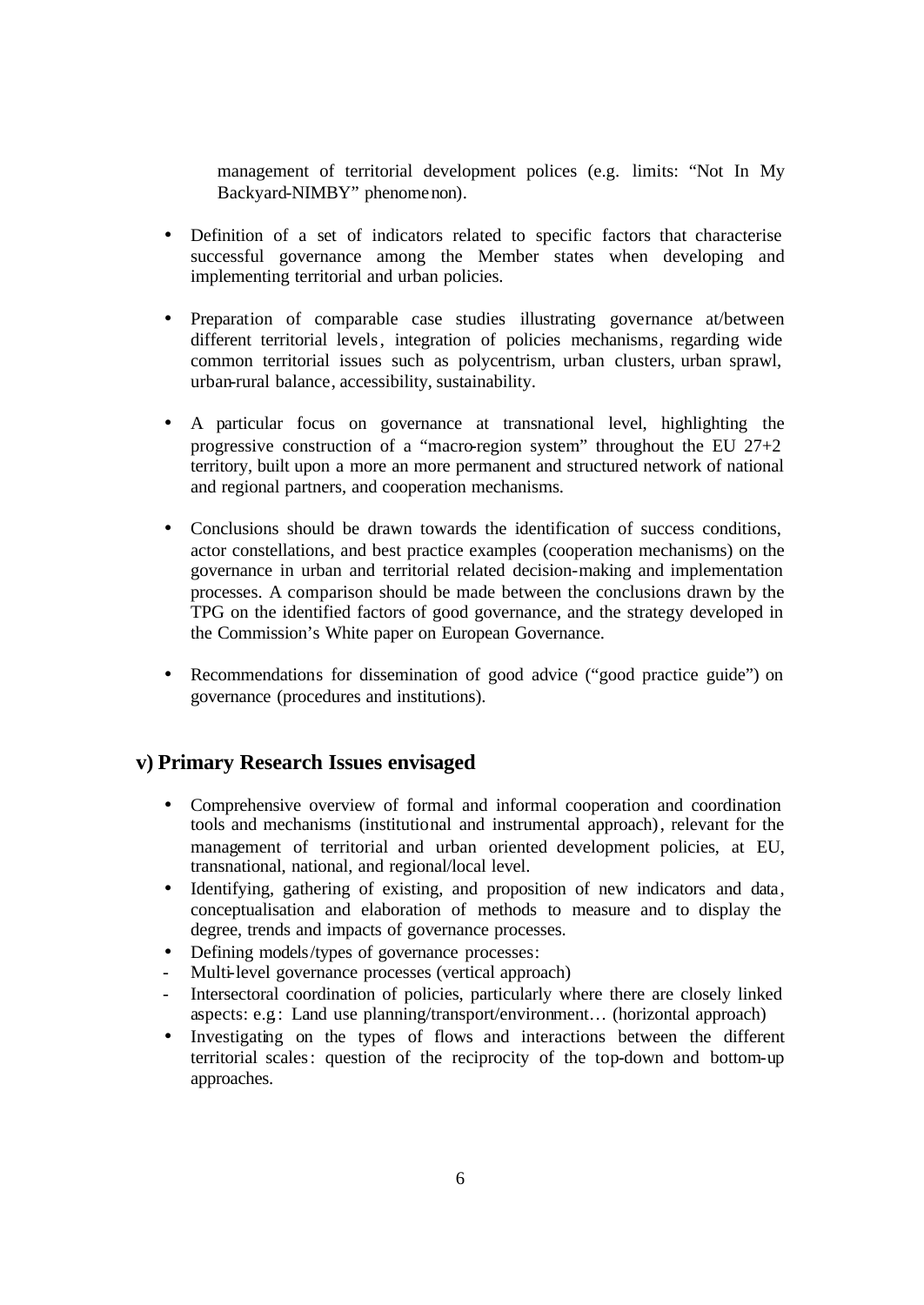- Impact of the Open Method of Coordination, and associated tools such as benchmarking, in structuring cooperation and coordination among territorial oriented policy delivery and implementation processes.
- Identification of territorial factors for a successful governance, within territories, through:
- Administrative and legal (soft law and hard law) framework
- Financial provision
- Human resources: staff available, ability and skills, professionalism, adaptation and learning capacity…
- Institutional culture: culture of cooperation, institutionalisation of dialogue , number of institutions participating in one specific policy field, decentralisation degree…
- Economic and social context<sup>1</sup>: accessibility of people to all parts of territory, to information, degree of polycentricity of the territory, demographic trends, social diversity of the territory…
- **…**

• Strategic recommendations on improvement of governance at EU level, in support of territorial cohesion, in a longer term perspective. Any coherencies/incoherencies with the key proposals made by the Commission in the White Paper of July 2001 should be clearly spelled out.

# **vi) Expected results and timetable**

The research undertaken is supposed mainly to work on the data and information available from the EU, national and regional leve l, as well as on data and information already available in existing ESPON projects. Furthermore, it should normally be based on existing administrative units.

One of the main objectives of the ESPON 2006 Programme is to focus on research with policy relevance and to contribute to the development of relevant policies. Therefore, deliverables of the governance project should be highly operational and as far as possible fit into relevant political agenda. The following timetable and specification output is reflecting this objective:

### **December 2004: First Interim Report**

a) Presentation of indicators and information needed after a precise analysis of the availability and comparability of data/information at EU level. For this analysis, the results of the ESPON project in course, in particular project 2.3.1 and 2.2.1 (ESDP impact in Member States and Territorial effects of structural funds), should be taken into account.

 $<sup>1</sup>$  See major themes of the Third Cohesion Report in terms of territorial relevant factors, trends and</sup> potentials.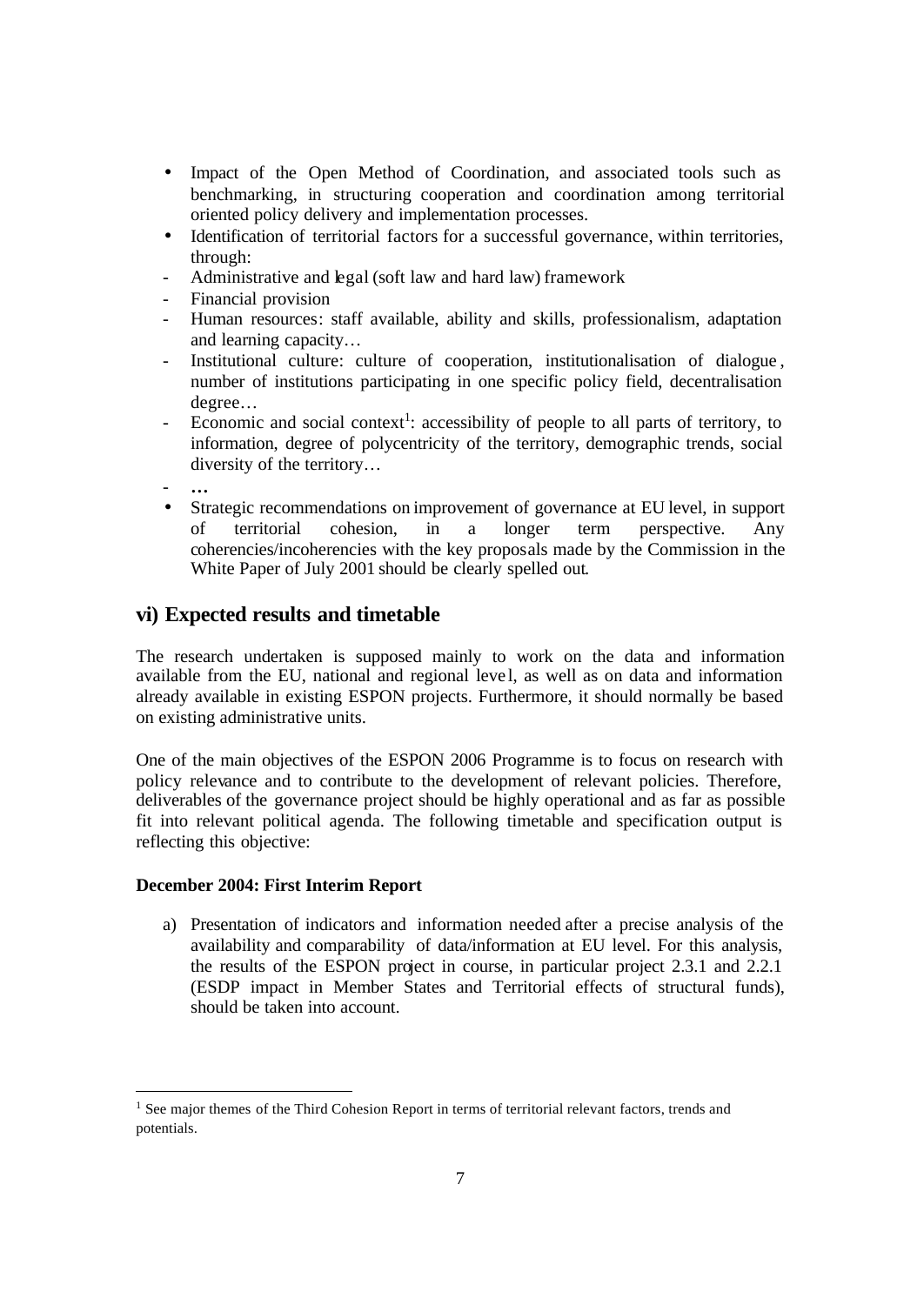- b) Presentation of a sound review of the relevant territorial and urban oriented policies to be addressed, and insights of "policy packages" with a high degree of synergy<sup>1</sup>.
- c) First outline of the methodology of the impact assessment analysis. This first step in the methodology for impact assessment should provide a list of core indicators, for qualitative assessment and also, as far as possible, quantitative.
- d) Selection and preparation of the case studies with reference to countries (transnational, National, Regional/local level) and policy tradition and styles.

#### **March 2005: Second Interim Report**

- e) Presentation of first results, in terms of governance trends, tools and practices, based on a sound review of the accumulated amount of data and information. A specific part should be deserved to the description and analysis of the implementation of the Open Method of Coordination: added-value of the Open Method as well as limits should be addressed.
- f) Presentation of first results on the basis of case studies.
- g) Tentative of outlining models of governance, in relation to types of territories, types of policy packages, territorial level of the analysis…
- h) Presentation of the achieved methodology for impact assessment of "good governance", including presentation of the definitive list of case studies, as a full elements of the methodology, to illustrate and provide results on best practices and also limits of governance. Added-value of the methodology, in terms of the qualitative elements it allows to envisage, as well as limits should be presented.
- i) Presentation of hypotheses on the territorial effects of governance of the territorial and urban oriented policies.

### **December 2005: Third Interim Report**

- j) Presentation of a comprehensive analysis/diagnosis of governance trends, applications, mechanisms at EU, transnational, national and sub-national levels, as well as existing territorial disparities in that respect.
- k) Definition of models of governance resulting from the above -mentioned analysis, including a more cross-sectoral approach.
- l) First results of the impact analysis previously developed, including finalisation of comparable case studies.
- m) First propositions on possible and/or necessary improvement of governance: definition, of institutional settings and instruments which could support "good governance" for a better spatial integration and coordination of policies, and in the perspective of a balanced and sustainable territorial development.

<sup>&</sup>lt;sup>1</sup> This review should, in a first phase, present at Community and National level the already existing groupings of policies, tentatives of integrated and cross-sectoral approaches of territorial development policies. In a second phase (Second and third Interim Report), the analysis should be deepened and supported by case studies, at different territorial levels, including sub-national, focusing on the most relevant policy packages/ groupings , with respect to the achievement of the ESDP objectives.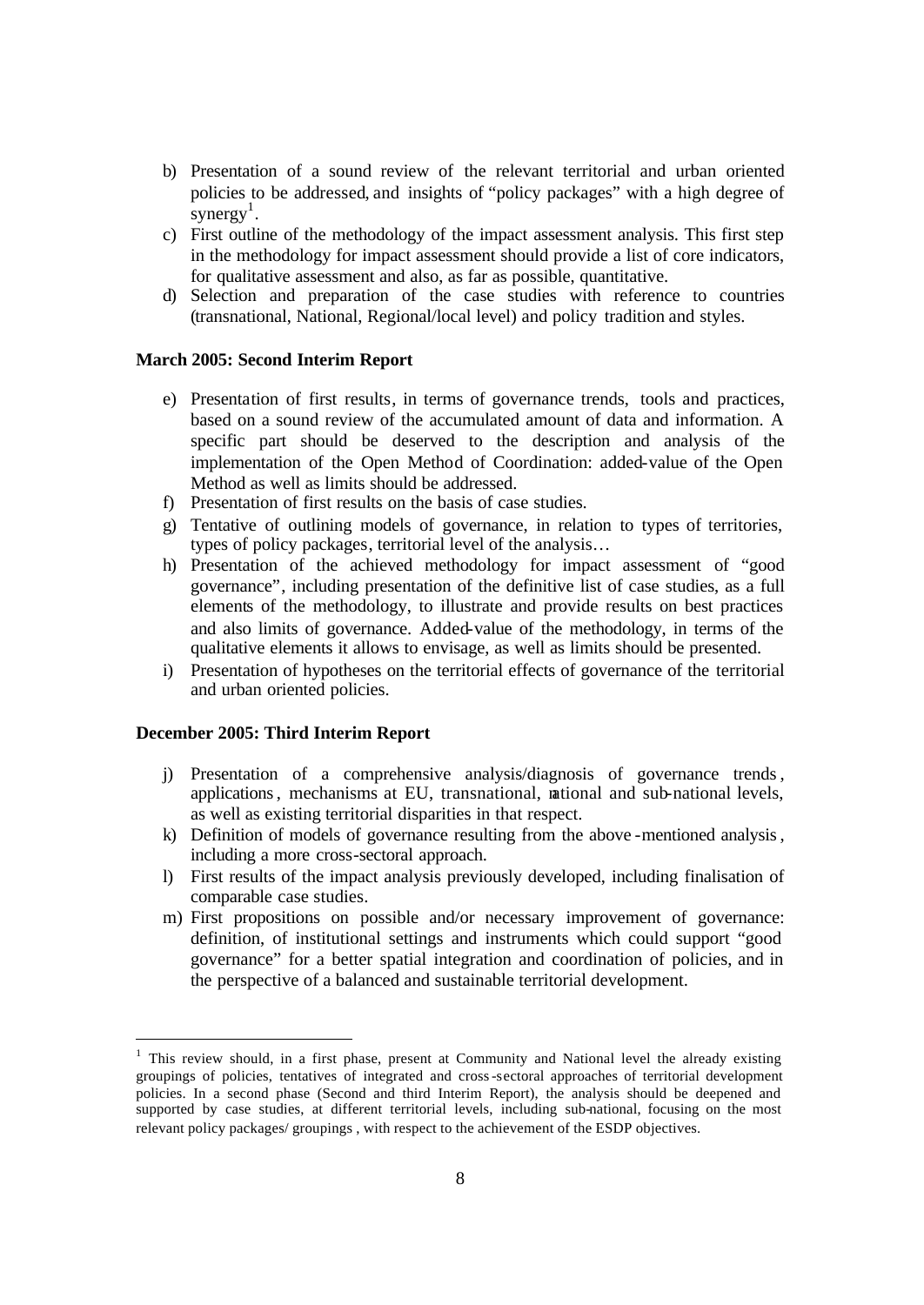#### **May 2006: Final Report**

- n) Final results of the analysis of institutional and instrumental aspects of governance through a territorial and urban policy approach. Finalised models.
- o) Presentation of new territorial indicators (qualitative, and quantitative if feasible) and datasets for the ESPON database including EU Member States, candidate countries and neighbouring (Norway and Switzerland).
- p) Final results of the impact analysis, including comparable case studies. Focus should be made on best practices and added-value of governance, as well as limits, in relation to specific territorial or policy context.
- q) Formulation of final conclusions and policy recommendations for improved governance (considering institutional and instrumentals aspects of governance) in a long-term perspective, taking into consideration the fact governance, in the case of territorial development policies management, is not an alternative but complementary solution to the "classic" top-down, hierarchical approach.

## **vii) Rationale and structure**

The following text has the role of shaping the mind of thinking in developing a proposal for undertaking the ESPON action 2.3.2.. The text and the listed indicators are not meant to be exhaustive, but to serve the purpose of guiding the tenderer.

## **1) Elaboration of an appropriate methodology for the analysis of governance processes/trends throughout the EU 27+2 space.**

The methodology should take into account spatial concepts and results developed under priority 1 and 3, in order to:

- First, scope the territorial and urban oriented development policies to address when examining governance mechanisms and impacts.
- Second, to be able to provide complementary recommendations in support of ESDP objectives of territorial cohesion, polycentric and better balanced EU territory.

A particular coordination with project 2.3.1, analysing the impact of the ESDP in Member States is also necessary, insofar as it is supposed to provide results on the "content" side, concerning the application of the ESDP in Member States, whereas 2.3.2, focuses on procedures and mechanisms required for the application of the ESDP recommendations and objectives. Considering the proximity of the two projects, attention should also be paid, and efforts of direct coordination taken, to avoid overlapping analyses.

The study should then concentrate on identifying different models of governance, as a set of cooperation and coordination procedures used to develop a more spatially integrated policy approach. Instrumental as well as institutional aspects of governance have to be methodologically considered, compared, and modelled, taking into consideration five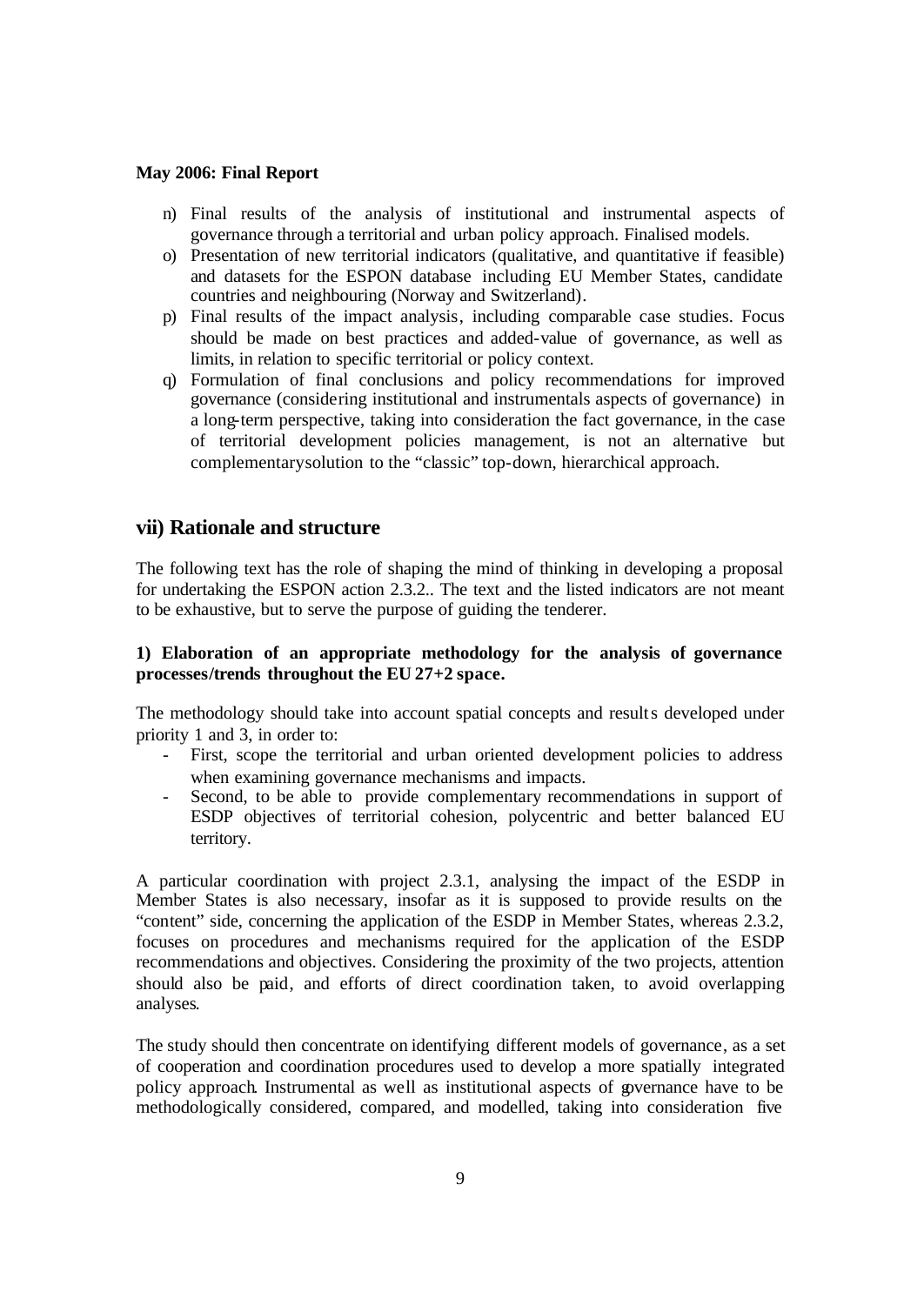main variables structuring governance mechanisms in the management and implementation of territorial and urban oriented policies:

- **Type of territories, geophysical, social, economic, political and cultural characteristics:** handicapped territories, or with a specific geography (island, mountainous, coastal areas…), urban/rural areas, clusters of neighbouring cities, northern European /southern / central European territories, political background and traditions, struc ture and repartition of powers and institutions, economic and social context, culture of integration, traditions and experience in spatial development and planning, …..
- **Territorial scale:** EU level, Transnational or macro-regional, National, Regional (NUTS2) /Local level
- **Type of territorial and urban oriented policy (or groupings of policy related to certain territories)**:

*"Hard infrastructure" policies* (such as transport infrastructures policies, ICT, Energy…)

*"Soft infrastructure" policies*: such as provision of services of general interest (regarding health, education…), social and economic services…

*"Green infrastructures"* policies: such as environmental management policies, waste management infrastructures…

*Social and economic policies*: such as employment and social affairs policies, sectoral economic policy such as agriculture, industry, research...

**Type of stakeholders and cooperation forms: who cooperates and how?**<br>Citizens/institutions, public/private, public/public (inter-institutional), Citizens/institutions, public/private, public/public (inter-institutional), formal/informal partnerships: contracts, agreements, *ad hoc* structures for improving dialogue and public debate (councils, committees…), etc.

The methodology should finally provide, as guidance for the case studies on examples of governance practices, a set of relevant criteria/ factors which would determine or display the success of governance, or its failure.

## **2) Assessment of territorial impacts: characteristics, added-value and limits of governance.**

As a first step towards a general assessment of governance impacts, the study should aim at assessing the degree of spatial integration of the policies, in correlation with a degree of implementation of governance mechanisms. It should therefore lead to some conclusions on how governance could contribute to a better achievement of ESDP objectives.

*2.1 Assessing the degree of governance, and analysing its territorial impacts*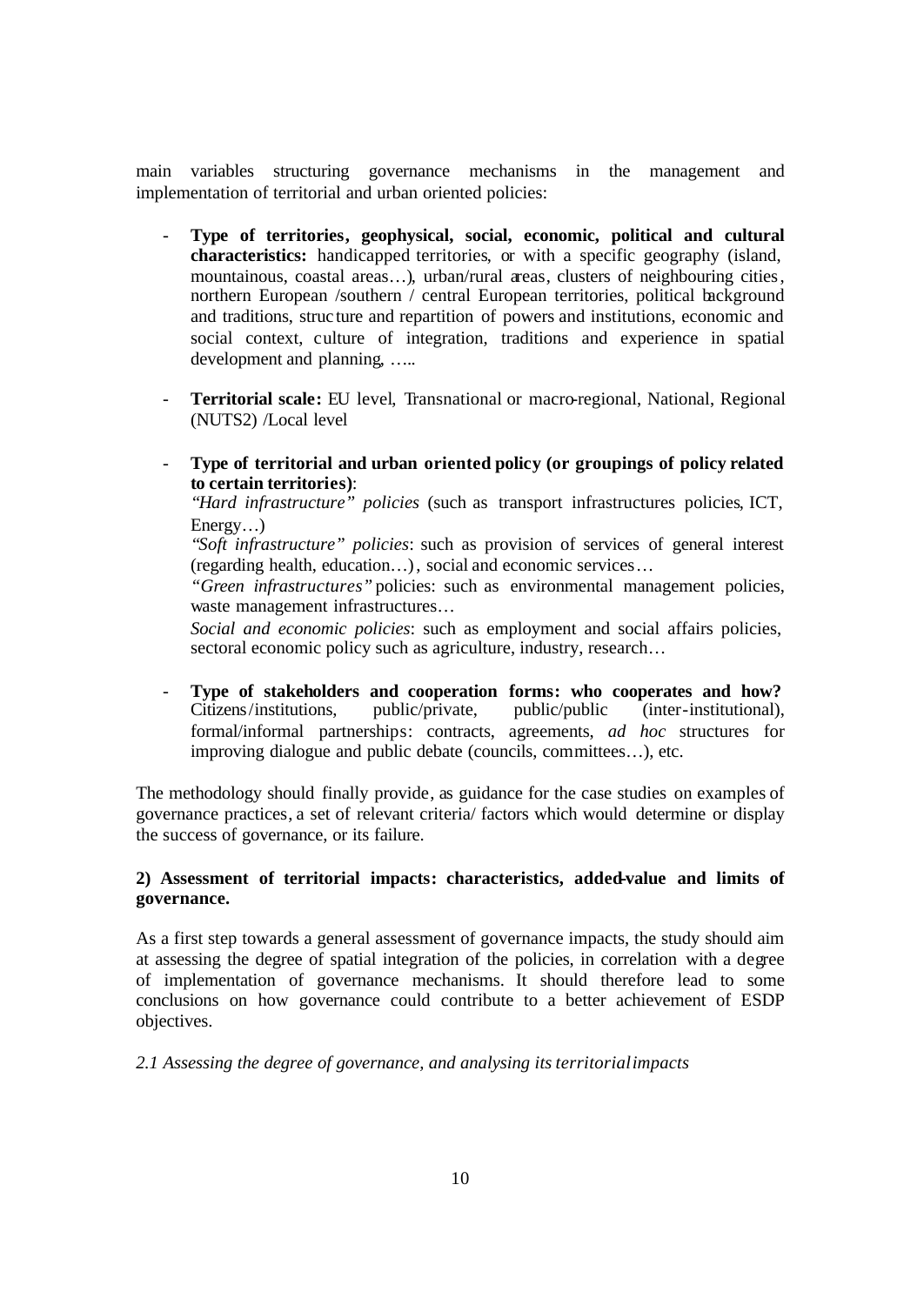The informal character of most of the mechanisms structuring governance processes, makes it very difficult the identification and gathering of data and indicators for its assessment. Governance has, in most of the cases, no automatic normative connotation nor implication.

Nevertheless, typical criteria for assessing governance in a particular context might include indicators related to the **degree of legitimacy, transparency, representativeness, subsidiarity, popular accountability of policy delivery mechanisms**. Therefore, most of the indicators in relation to these elements have to be found in the legal framework (hard law but also soft law) ruling the decision-making, the implementation of territorial policies at different territorial scales.

### e.g.: **Legitimacy, transparency and representativeness**

- Participation, empowerment and involvement of a wide range of actors
	- processes of public discussion on key issues, organisation of formal (though not compulsory) participatory processes
	- use of referendum
	- institutionalisation of dialogue
	- openness and clarity of procedures
	- existence of legal sanctions, performance standards and disclosure laws
	- flexibility and certainty in decision making
	- innovation in consultations

#### **Subsidiarity**

- Degree of decentralisation in the decision-making process
	- legislation on decentralisation
	- institutional context, structure of government
	- allocation of financial resources (to whom, percents of funds devolved from higher levels of government...)
	- level of adoption and mechanisms of adoption of the budget

#### **Accountability of policy delivery mechanisms**

- **Instruments** 
	- responsibility for local level instruments
	- framework instruments (local level)
	- regulatory instruments (local level)
	- general standards
- **Regulations** 
	- form of regulatory plans
	- enforcement
	- appeals and challenges to decision
	- betterment and compensations

However, all the elements taking part of a governance process are not all provided by legal instruments. Some of the demographic, social, and economic characteristics of the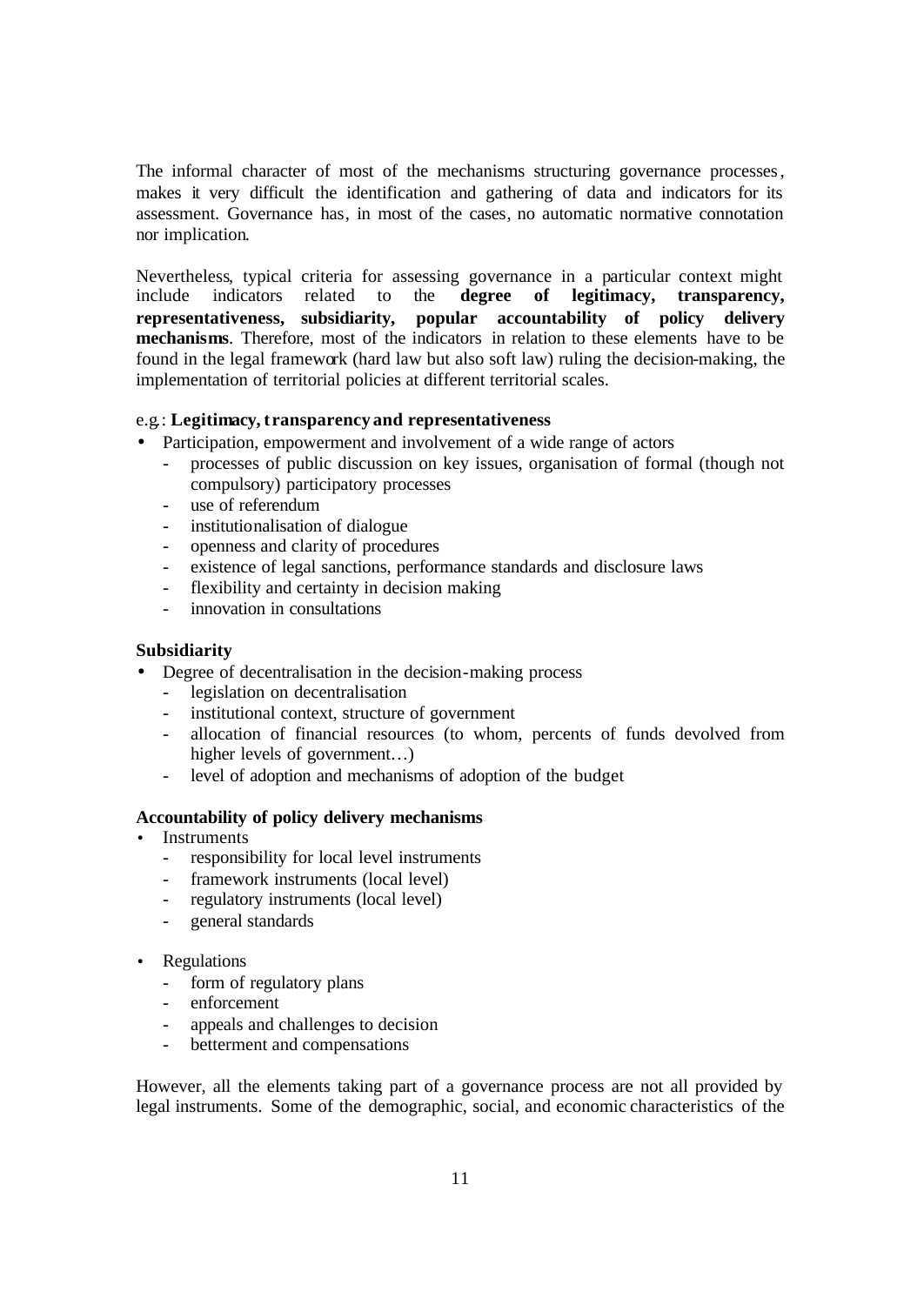territories might also strongly influence and/or display the development of governance mechanisms, e.g.:

- population density
- population groups
- GDP
- Education
- Access to information
- Employment
- extent of civil society organization
- existence of strong leaderships in territories
- tradition of public action and participation

It is obvious that the assessment will be rather qualitative than quantitative, given the obvious difficulty to "measure" governance degrees. However, basing itself when available on measurable indicators, the study will have, as far as possible, to address the problem of quantitatively measuring governance in relation to some specific factors.

*2.2 Assessing "Good governance", strengthened efficiency of the policies, and impact on sustainable territorial development*

The assessment of good governance has to be undertaken at two different phases of the policy process:

- First, at the policy decision-making phase: good governance has to be assessed in terms of whether or not it allows to reach a higher level of synergy and integration of policies (added-value of governance in that respect).
- Second, addressing the policies implementation phase: assessing the successfulness of governance means evaluating the efficiency of policies, in terms of whether the identified needs at a territorial level, translated into policy objectives, finally meet the citizens' demands (correspondence/interlinkage/ reciprocity between top-down and bottom-up approach), and therefore meet the general ESDP objective of a sustainable and more balanced territorial development.

Another element to consider when assessing good governance, as a processing tool for reaching better balanced and sustainable territorial development, should be time dimension, more precisely "duration", i.e. the integration of policies in a long-term strategic perspective of sustainable territorial development. The existence or establishment of strategic development plans, methods, tools at any territorial level, encompassing this concept of duration might have to be considered.

In any case, good governance is partly to be assessed on a territory-basis. It cannot be done on the basis of one-size-fits-all model, but rather on the basis of existing situation. Each coordination/cooperation process has its underlying sectoral  $\alpha$  territorial dynamic, logic, and constraints. In that respect, an efficient assessment implies to adopt in a certain measure a case by case approach.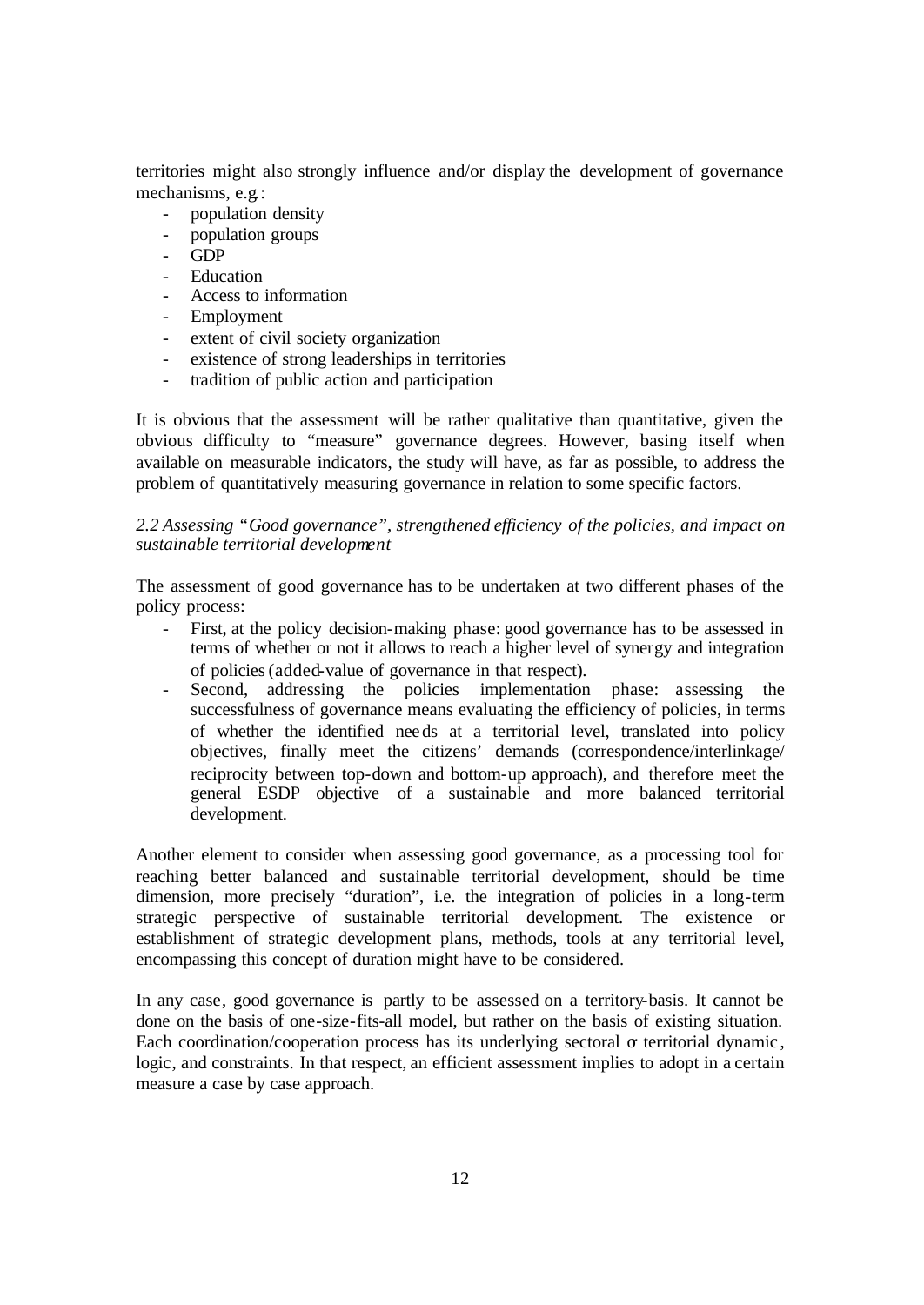Therefore, case studies, elaborated in a comparable way, are of an outstanding importance for this project and purpose, compared to other former ESPON projects. These case studies assessing "good governance", through best practices examples as well as failed experiences, could be undertaken taking for instance into consideration indicators of level of economic development, environmental quality, adequate spatial coverage of services and infrastructures, consumer satisfaction.

Examples could be taken among the large number of INTERREG projects, for a transnational approach of good governance, as well as relevant experiences from LEADER and URBAN, for a more local and regional approach.

Finally, from this set of case studies, a set of criteria for assessing what is good/bad governance, when is governance successful or has failed, should be provided.

### **4) Orientations for policy recommendations**

#### *3.1 The perspective of an updated version of the EU Spatial Planning Compendium*

The final aim of the project should not be to provide a comprehensive updated review, of the governance chapter of the "EU Compendium of Spatial Planning Systems and Policies" , which would be too ambitious. However the policy recommendations should in a way be drafted in the perspective of providing suggestions, orientations, to a future possible revision of the document.

#### *3.2 ESDP*

Reference should be made to all policy options in the ESDP dealing with the objective of territorial cohesion. Recommendations should address institutional and procedural/ instrumental aspects of Governance, and set a clear link to the achievement of a better balanced and sustainable spatial development of the EU territory. Results to be provided by project 2.3.1 could be very helpful in that respect, and will have to be taken into account.

#### *3.3 Multi-level approach*

When providing recommendations on the basis of the results, a focus has to be made on the transnational level, additionally to the EU, National and Regional/Local level: transnational cooperation being a fundamental element of EU development and cohesion, enhanced by the enlargement process.

### **5) Existing access points**

The access points listed below can serve the purpose of providing the tenderer useful information for preparing a proposal. It is by no means to be exhaustive, but only as information that can be helpful in tracing additional useful background information.

- COM(2001) 428 final, *Commission White Paper on European Governance*
- Related working reports and contributions, e.g.: